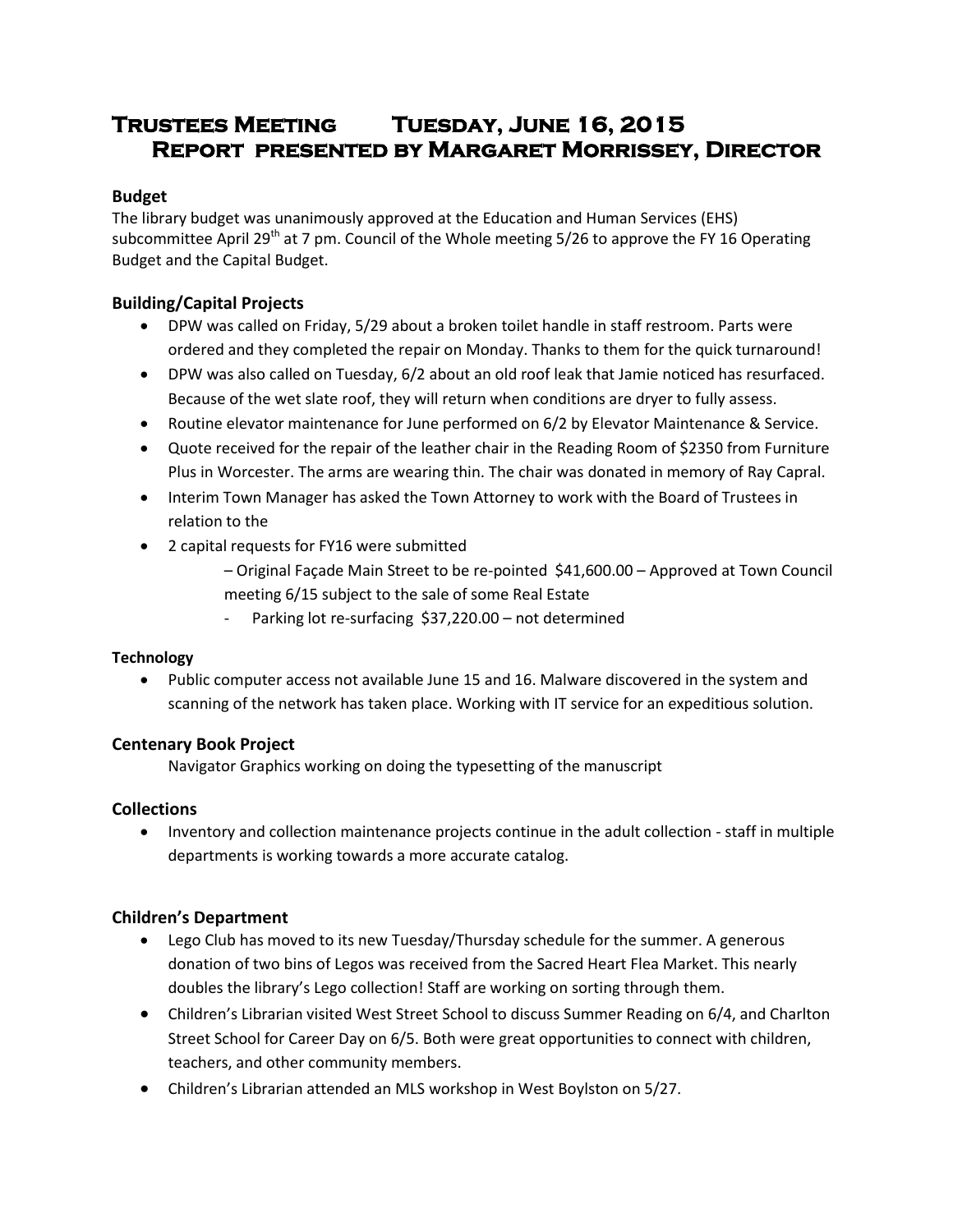Children's Librarian visited Eastford Road on 5/26 to promote summer programs, and participated in Reach Out and Read at Charlton Street School.

# **FOJEL**

 The Artful Friends Raffle is well underway, and tickets are available at the Information Desk all month. Winners will be drawn June  $25<sup>th</sup>$  at 7:30 pm. Tickets are available at the desk - \$5 for 25 chances. Proceeds benefit the Friends of the Library. Raffle prizes include gift cards to local businesses, and artwork and crafts by local artists.

#### **Grants**

 A series of movement and dance programs funded by the employees of Harvard Pilgrim in conjunction with Early Intervention/ KDC will be offered June 30<sup>th</sup> – July 14<sup>th</sup> from 11 am to 12 noon every Tuesday.

## **Media and Social Media**

*as of today:*

- 1538 subscribers to the eNewsletter (Constant Contact)
- 612 "likes" on Facebook
- 2,211 JEL Website Page Views (May 1 31)

## **Meetings/Outreach**

 Adult Services Librarian and Children's Librarian met with YOU, Inc. staff on 6/2 about programming that will be offered during Project Bread this summer. They plan to be here every Thursday to speak to youth about subjects such as bullying and positive friendships.

#### **Memorial Donations**

 Clark University has been in contact to inquire about making a memorial donation Former Trustee and Chairman Jack Lachapelle. Vendor form to be completed to be entered in their accounting system then donation to follow.

#### **Programs**

 Betty Sanders presented a program – Going Native: Using Local Trees and Shrubs on Thursday, May 28<sup>th</sup>.

# **Project Bread**

• The program will run from July  $6^{th}$  through August  $7^{th}$ , Monday through Friday from 11 am to 1 pm. Once again, we are delighted to partner with the Southern Worcester County Educational Collaborative (SWCEC) in this endeavor.

#### **Staff**

• The library trustees hosted a reception for Karola Daigle on her last day of work, May  $11^{\text{th}}$  from 2 pm to 4 pm. Staff is adjusting to working with a reduction in staffing and planning accordingly.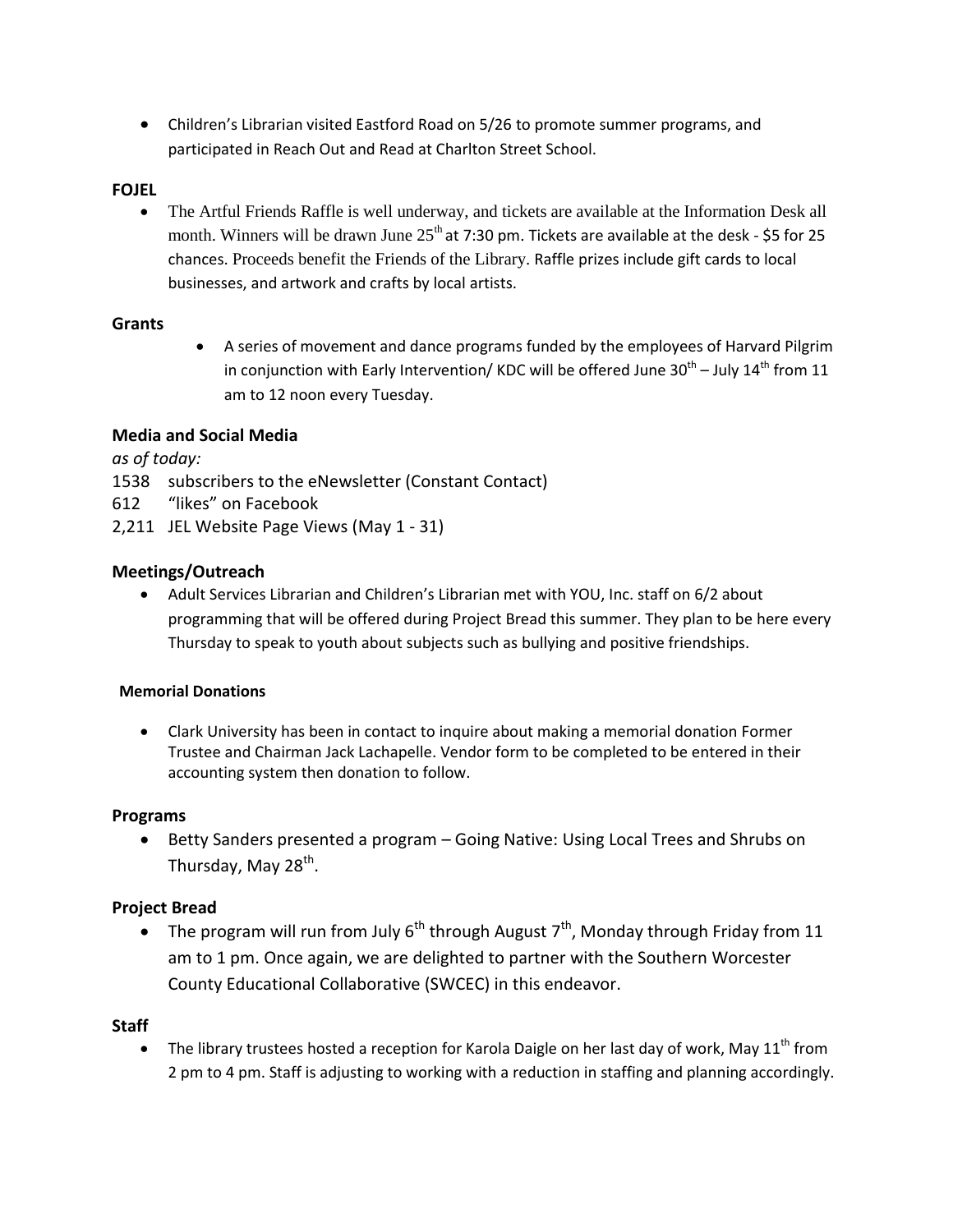Audrey Weber has been hired for the 15 h.p.w. Library Aide position in the Children's Room. Staffing has been adjusted so as to provide support in public service areas at all times.

## **Summer Reading**

- Summer Reading preparations continue, kick off will be July 1 for all ages, and will run through August 14
- Reading lists have been received from most schools, and extra copies of assigned books have been ordered. Assigned books will be pulled out of the collection and kept on a designated shelf in the Main Hall for easy access by students.

#### **Town Council**

Maureen Gullekson attended the meeting to approve the FY16 Budget. As the meeting was rescheduled I was unable to attend.

#### **Town Manager**

Town Attorney is working with the Board of Trustees on the Purchase and Sales Agreement and at the acceptable language for the deed restriction, the closings can then be finalized for 10 Wardwell Court and 28 Foster Street.

## **Training**

Two sessions offered each day to accommodate staff alternating with desk coverage:

6/23 "*Power of Positivity*" 6/30 "*I Pay Your Salary*"

#### **Bicentennial**

Due to vacation I have not yet selected the historical image and processed the playing card application with the Bicentennial Committee. I plan on doing this next week.

| Month of June 2015  | Artful Friends - group show                                                     | During Library Open Hours     | Main Hall           |
|---------------------|---------------------------------------------------------------------------------|-------------------------------|---------------------|
| Exhibit             | Fundraiser for Friends of JEL                                                   |                               |                     |
| Monday 22,29        | Pajama Story Time                                                               | 6:30 p.m. $-7:30$ p.m.        | Children's Room     |
| Tuesday 16,23,30    | Knitting with Sonya                                                             | 10:30 $a.m. - 12$ noon        | <b>Reading Room</b> |
| Tuesday 16          | <b>Board of Trustees</b>                                                        | 12 noon                       | Mills Room          |
| Tuesday 22,29       | Teen Tuesdays                                                                   | $3 p.m. - 4:30 pm$            | Pioppi Room         |
| Tuesday 16,23,30    | Lego Club                                                                       | $3 p.m. - 4:30 p.m.$          | Craft Room          |
| Wednesday 17,24     | Crafty Wednesdays                                                               | All Day                       | Children's Room     |
| Wednesday 17,24     | Super Kids                                                                      | $10:30$ a.m. $-11:30$ a.m.    | Children's Room     |
| Wednesday 24        | Dedication of Felix Gatineau Bas Relief<br>with a Lecture by Dr. Claire Quintal | $3 \text{ pm} - 4 \text{ pm}$ | <b>Reading Room</b> |
| Thursday 18,25      | Lego Club                                                                       | $3 p.m. - 4:30 p.m.$          | Craft Room          |
| Thursday 25         | Pride in Southbridge -9 <sup>th</sup> Pride in                                  | 6:30 p.m. $-7:30$ p.m.        | <b>Reading Room</b> |
|                     | Southbridge with Speak Out Boston                                               |                               |                     |
| <b>Friday 19,26</b> | <b>Toddler Time</b>                                                             | $10:30$ a.m. $-11:30$ a.m.    | Craft Room          |

| Month of July<br>Exhibit |            |                                     | Main Hall       |
|--------------------------|------------|-------------------------------------|-----------------|
| Monday 6                 | Book Club: | $6:30 \text{ pm} - 7:30 \text{ pm}$ | Reading<br>Room |